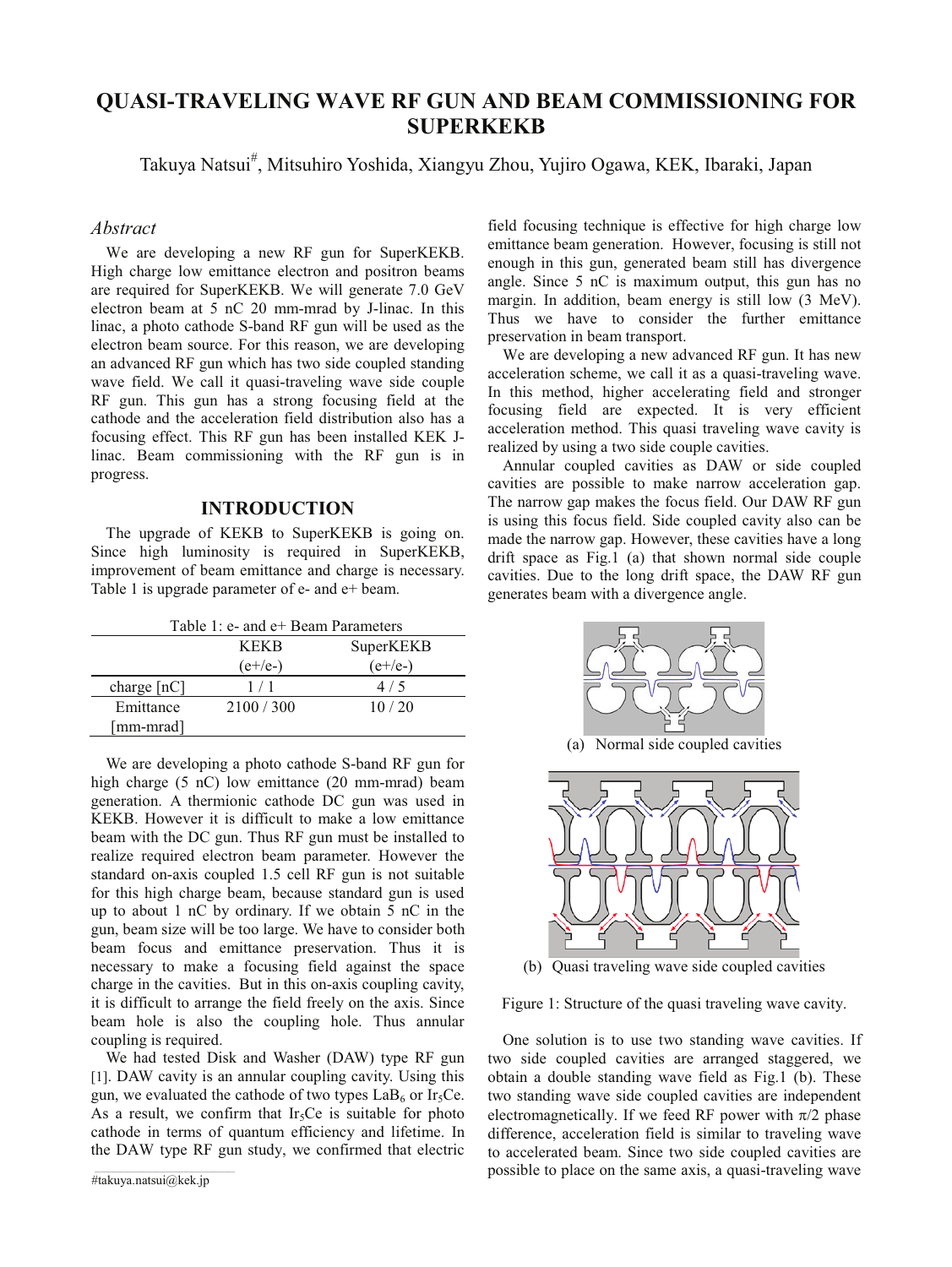can be realized. Quasi-traveling wave can realize very efficient beam acceleration and focusing.

# **COMMISSIONING**

The RF gun has been installed at A1 sector in J-linac. Jlinac is injector of SuperKEKB [2]. Laser system for electron generation is also constructed near the RF gun. Oscillator is Yb fiber and amplifier is Yb:YAG thin disk [3,4]. Laser has broad band and center wave length is 1035 nm. Laser bunch shaping is necessary to low emittance high charge beam. Therefor broad band Yb laser was chosen. Ir<sub>5</sub>Ce is chose for cathode. It is suitable for photo cathode in terms of quantum efficiency and lifetime [5]. Figure 2 is layout of beam line after RF gun.



Figure 2: A1 layout.

## *Laser*

The laser hut was constructed near the RF gun. Injected laser is fourth harmonics. First, laser pulse was converted to second harmonics at laser hat. The second harmonics was used for transportation from laser hut to RF gun. Transported second harmonics was converted to fourth harmonics at near the RF gun. BBO crystal was used for conversion. Optics for injection is shown Fig.3. Injection angle is 60 degree.

telescope

Remote control mirror

BBO (2 $\omega$  to 4 $\omega$ )

Figure 3: Optics for laser injection.

Laser profile of forth harmonics was measured with CCD camera. Figure 4 shows laser profile of consecutive 10 shot s. Profiles is not gaussian and intensity is unstable. Instability of laser was big problem for beam commissioning.





## *Q-scan Emittance Measurement*

Emittance is measured by using Q-scan method at the A1 screen. The screen is alumina fluorescent  $30 \mu m$ thickness screen. Beam energy is 30 MeV and measurement beam size was a few hundreds um at the screen. Measured normalized emittance was 13.4 +/- 5.9 in horizontal and  $8.05 +/- 0.47$  in vertical at beam charge of 0.6 nC. High charge beam of 5.0 nC beam measurement is required. However, high charge beam measurement was difficult due to instability of laser.

## *Bunch Compression on Chicane*

To avoid emittance growth in RF gun cavity, first beam bunch length is long. Therefor chicane is used for bunch compression. Accelerating structure in Fig.1 makes energy slope with acceleration. Bunch length can be adjusted by using chicane and the accelerating structure. Bunch length is measured with streak camera at after the chicane. Figure 5 shows result of streak camera measurement. Bunch compression with chicane was confirmed.



Figure 5: Results of streak camera measurements.